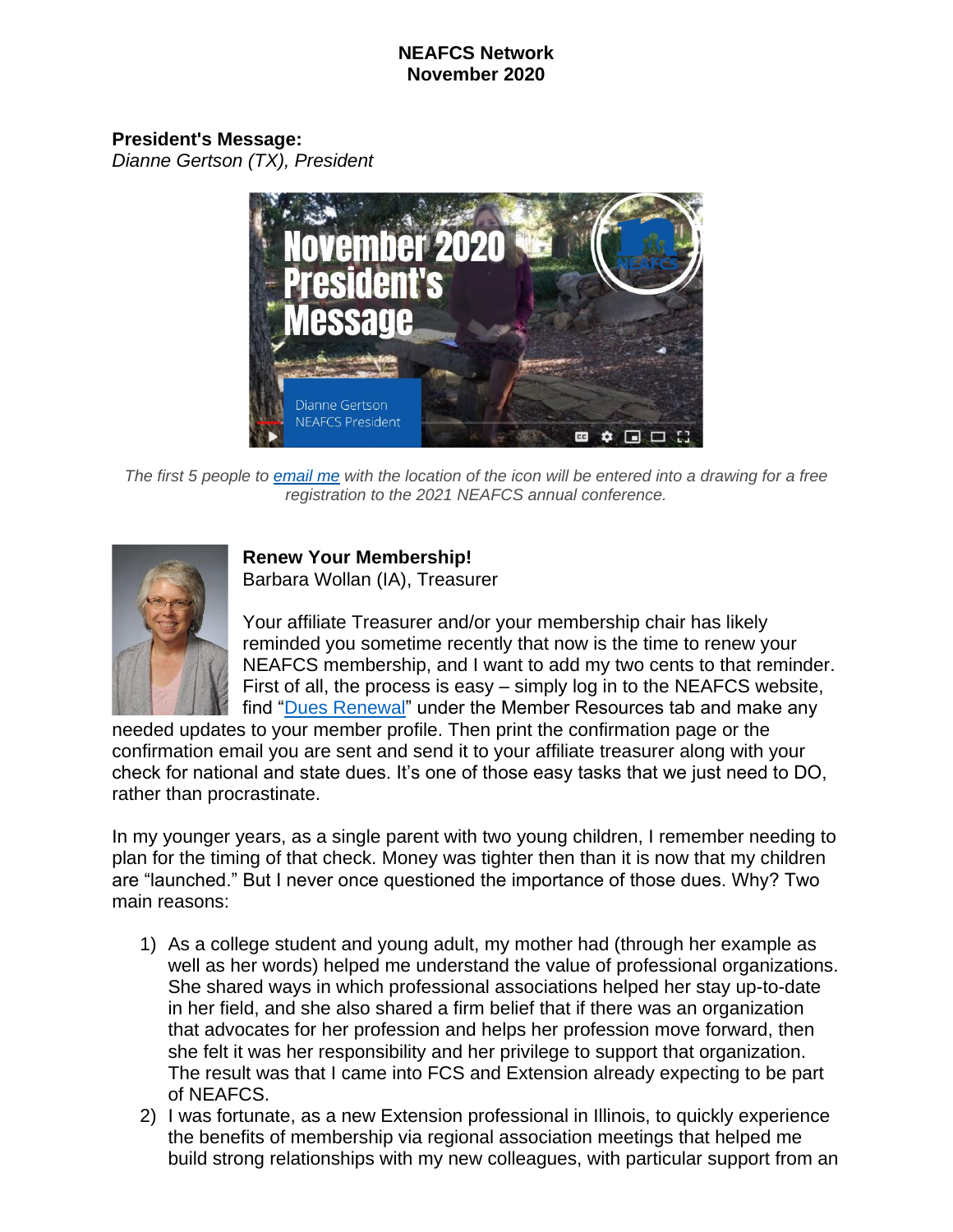FCS colleague in my own county office. On top of that, the national meeting was held in Illinois that year, so even though I was just a newbie, I was encouraged and funded to take advantage of all that a national meeting offers. Those early experiences cemented my belief that this organization holds great value for me.

Our national organization, as well as each state affiliate, strives to provide that value to all our members. This year's virtual annual session was just one example of our ability to create valuable experiences through many different channels. Your membership and involvement in NEAFCS is an investment in your own professional future. Over the long term, the dues you pay and the time you invest will prove to be small investments that pay off richly in the form of growth and learning, professional advancement, opportunities and relationships.



**New Grant Process from the NEAFCS Endowment Committee** *Marsha Lockhard (ID), and Mary Ann Leinhart-Cross (IN), Endowment Committee Chairs*

FCS The NEAFCS Endowment Committee is excited to announce a new grant application process that will open in early December! Any

affiliate, committee, or group of two or more NEAFCS members is invited to apply for funding to support an innovative project which promotes the profession of Family and Consumer Sciences in one or more of the designated areas of: Leadership/Professional Development, Awards & Recognition, Public Issues, or Diversity. It is anticipated that most proposals will fall in the range of \$300-\$3,000, but proposals of any size will be accepted for consideration.

Full details will be available in a few weeks, but now is a great time to start brainstorming ideas and assembling your team of members. The deadline for proposals will be January 31, 2021, with funding decisions to be announced by the end of March. When the full details and on-line submission portal are available, you will see announcements via social media and email. Questions? Email [mlockard@uidaho.edu](mailto:mlockard@uidaho.edu) and/or [lienhart-cross@purdue.edu.](mailto:lienhart-cross@purdue.edu)



# **Public Affairs Committees Working Hard to Promote Our Profession**

*Mary Liz Wright (IL), Vice President for Public Affairs*

The Public Affairs committees have been busy! If you are a returning committee member or if you are interested in helping us with what we do please join—it's so easy, just [visit the online form!](https://neafcs.memberclicks.net/index.php?option=com_mcform&view=ngforms&id=2059229)

- Education Committee is hosting a webinar: *Impact Statements—Why? How? So What?* on November 9 at 3:00pm EST
	- o Have you been asked to submit an impact statement? Not exactly sure what is needed? Join us as we navigate the process and talk about the whys of our annual impact statement submissions. (The recording of this webinar is available on the [Webinar Archives page.](https://neafcs.memberclicks.net/webinar-archives))
- Advocacy Committee would like to encourage you to help promote Dining In Day, December 3rd
	- o Please take a look at the resource page <https://www.aafcs.org/fcsday/home> and watch our Facebook page—more to come!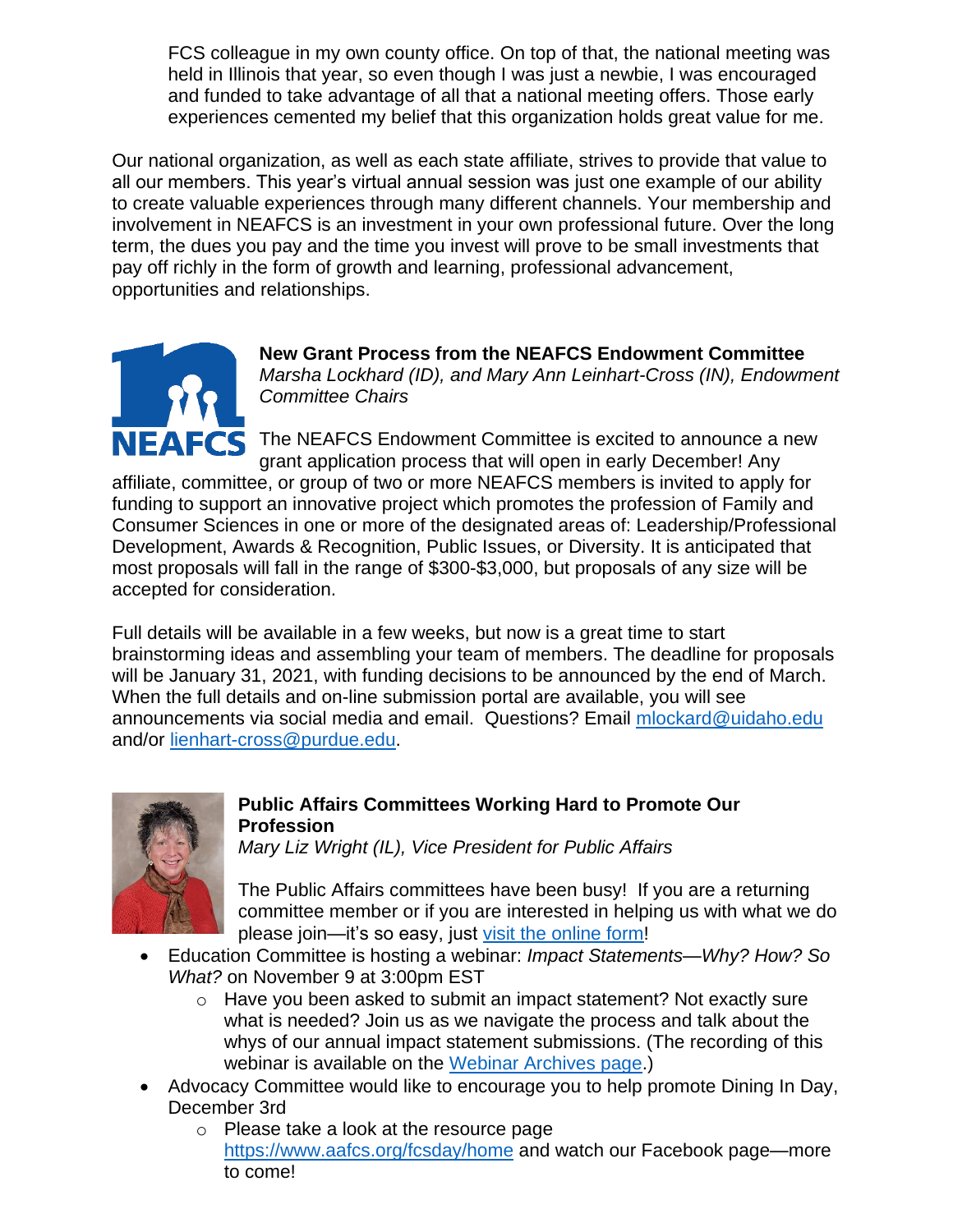• Marketing Committee reminds us that we can order NEAFCS-branded merchandise at any time<https://neafcs.memberclicks.net/neafcs-store>

I look forward to working with you as we progress through the Public Affairs year.



## **Program Development Committee: It's Never Too Early to Draft Your Proposal**

*Patricia Brinkman (OH), Vice President for Professional Development*

The Webinar Subcommittee met virtually to work on their plan of work. We would like to have at least one webinar a month for our members. If you have a topic to share or have a state specialist or someone who would provide an informative, interesting, and research-based

presentation please encourage them to apply. To apply to present please complete this online [form](https://neafcs.memberclicks.net/index.php?option=com_mcform&view=ngforms&id=2056468#/) on the NEAFCS website. The webinar subcommittee is also working on an evaluation form to be completed at the end of a webinar. Webinar proposals are peerreviewed.

The Program subcommittee will be meeting this month to complete their plan of work for 2021. However, the co-chairs are already busy on developing a new PowerPoint with pictures to present in early December to provide you with instruction and tips on submitting a proposal for the 2021 Annual Session. If you can't make it the day of the presentation it will be recorded, and you can check online to view the presentation. The link to submit a proposal for the 2021 Annual Session will be open on December 1, start thinking ahead on what you could present. We will need reviewers for the proposals. One way to learn about writing a good proposal is to be a reviewer, so *volunteer*.



# **NIFA Welcomes New Family and Consumer Sciences Division Director**

Dr. Suzanne Stluka joined NIFA as the Division Director for the Division of Family and Consumer Sciences and she will also lead the Division of Youth and 4-H in the Institute of Youth, Family, and Community. Prior to joining NIFA, Dr. Stluka served as the Associate Director at Montana

State University Extension and served in several leadership roles at South Dakota State University Extension for 13 years. Throughout her career she has maintained an active research and extension portfolio, exploring topics such as community resiliency, farm stress, trauma, food insecurity, nutrition education, community development, community coaching, and policy, systems, and environmental work in the areas of nutrition and physical activity. Her research was primarily conducted in and with rural, frontier, and tribal communities. Stluka earned a B.S. in Family and Consumer Sciences Education and Nutrition (Dietetics) from South Dakota State University, an M.S. degree in Family and Consumer Sciences from the University of Eastern Illinois, and a Ph.D. degree in Human Sciences from the University of Nebraska-Lincoln. She is also a Registered Dietitian Nutritionist.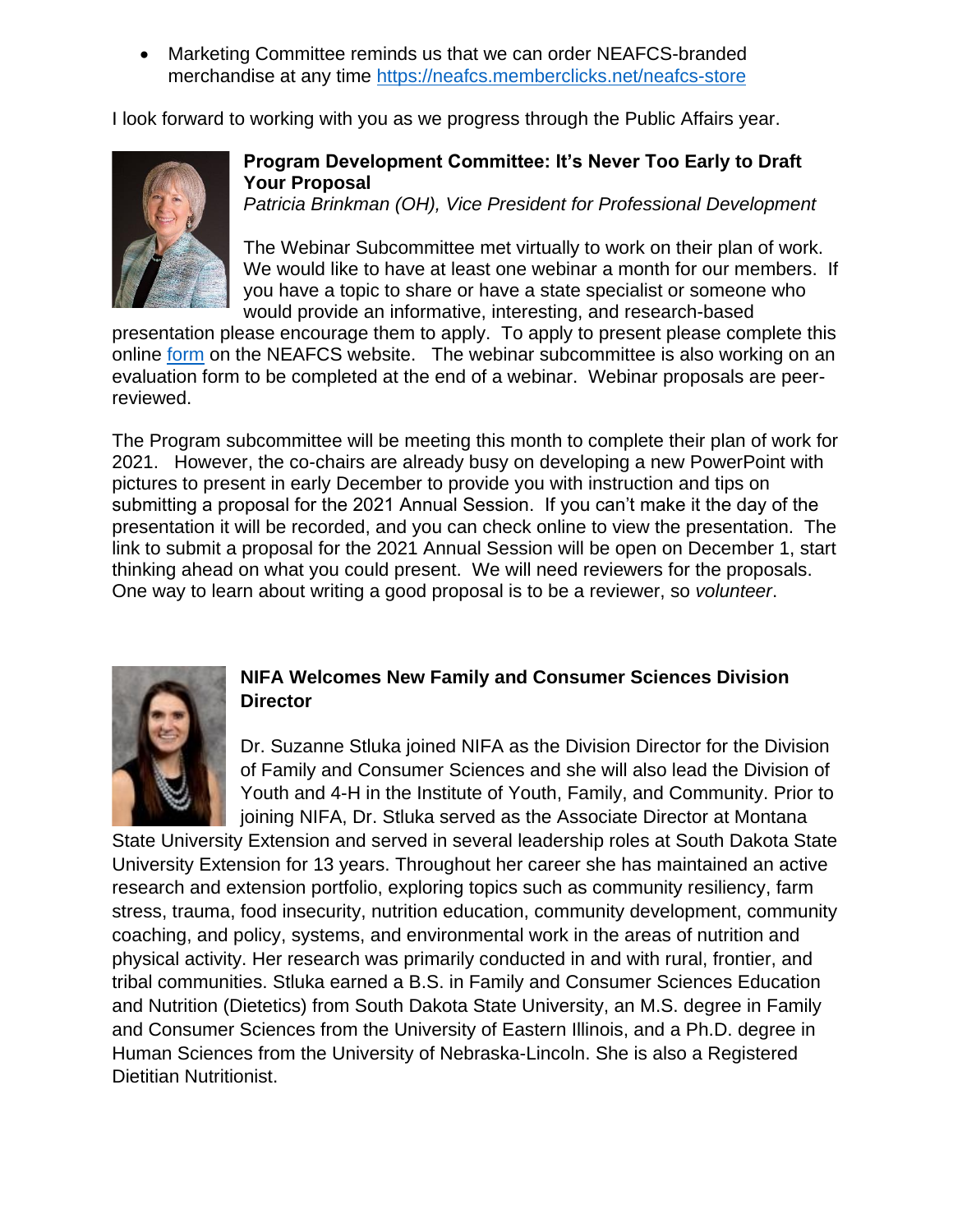

#### **Awards and Recognition: Highlighting 2020 and Looking Toward 2021**

*Julie Garden-Robinson (ND), Vice President for Awards and Recognition*

As we continue to celebrate NEAFCS members' accomplishments, we hope you are enjoying the [NEAFCS Facebook highlights](https://www.facebook.com/groups/NEAFCS) showing 2020 award winners. As we gear up for the 2021 awards program, please

note that the awards manual goes "live" on December 1. Our awards training committee will be providing training and highlighting some award categories in the next few months.

**This month, I would like you to consider whether you might qualify for the 2021 Distinguished Service Award (DSA)**, if you have not received it previously. This award is selected by your state and does not go on to regional or national judging.

The number of awards given per Affiliate is determined by the number of paid active members as of December 31, 2020:

1-50 members - 1 nominee 51-100 members - 2 nominees 101-150 members - 3 nominees 151-200 members - 4 nominees 201- plus members – 5 nominees

The specific qualifications for the DSA are the following:

1. Minimum of 10 years NEAFCS membership.

2. Applicant must have attended at least two (2) NEAFCS Annual Sessions. *(Yes, the 2020 virtual conference "counts" as an annual session.)*

3. Evidence of superior accomplishments, including evidence of impact.

4. Award can be received only once.

# **Please remember that to qualify for awards or fellowships, membership dues must be postmarked to the National Office by December 31, 2020. We cannot make exceptions to this rule.**

Please let me know any questions you have at [Julie.garden-robinson@ndsu.edu](mailto:Julie.garden-robinson@ndsu.edu) or (701) 231-7187.



# **See you in Grand Rapids, Michigan!**

*Georgina Perry (MI), Annual Session Planning Committee Co-liaison*

Greetings from Michigan, fellow NEAFCS Members. My name is Georgina Perry, and I serve as Michigan President and a co-liaison for the NEAFCS 2021 Annual Session planning committee. It brings me great joy and excitement to invite you to attend NEAFCS 2021, November 2-5, in Grand Rapids, Michigan, which happens to be my hometown! The planning committees are busy planning an amazing

conference that you do not want to miss. So, mark your calendars, clear your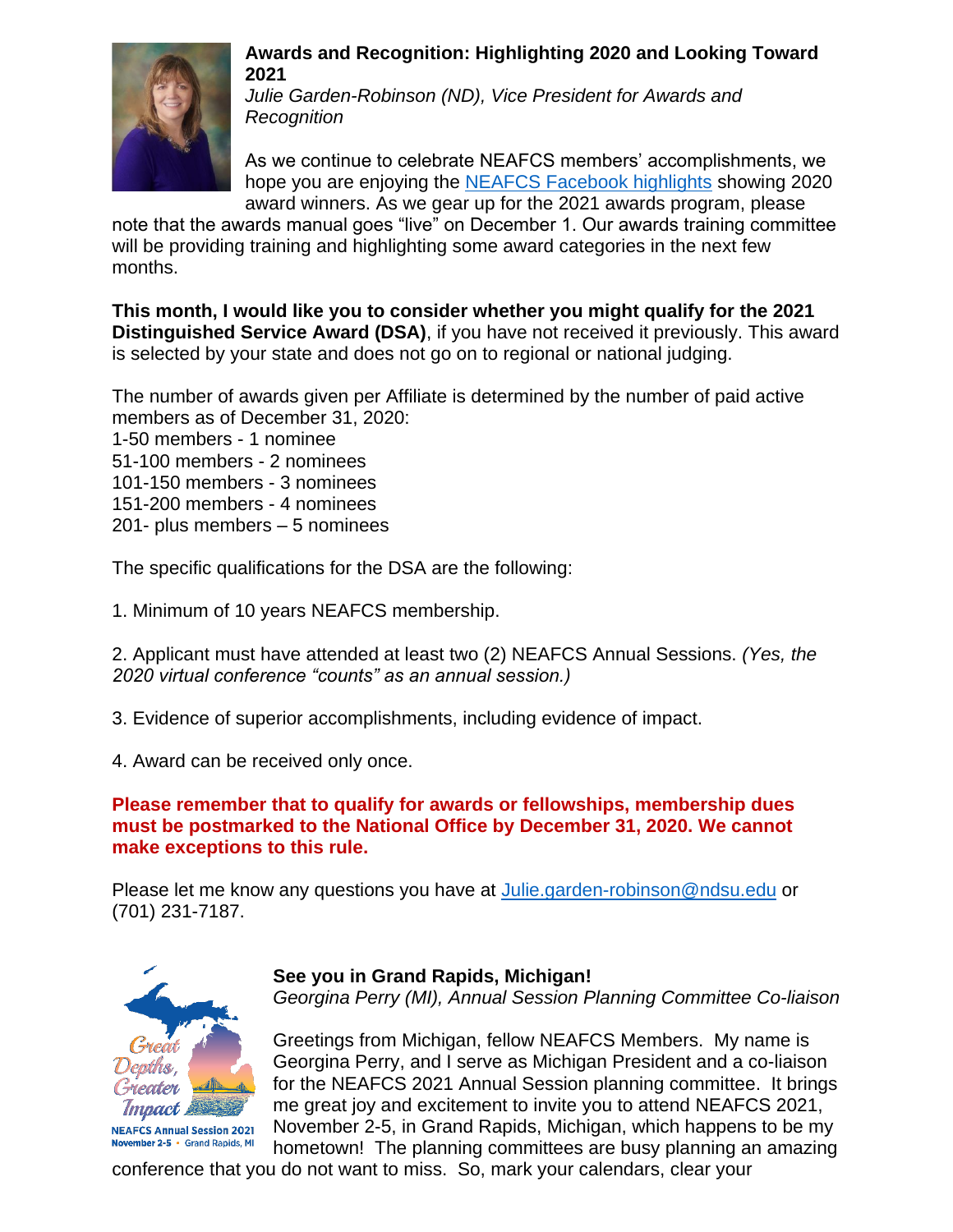schedules, and get ready to join us in Grand Rapids, Michigan, 2021 "Great Depths, Greater Impacts". Stay tuned for upcoming newsletters as we gradually unveil everything we have planned for your enjoyment. As a proud Grand Rapidian, I want to share some fun facts with you about Grand Rapids, Michigan.

Grand Rapids, MI - Did You Know?

- Grand Rapids is the second largest city in Michigan.
- The name Grand Rapids comes from the Grand River, the largest inland river in Michigan.
- Grand Rapids used to be known as "America's Furniture Capital".
- Grand Rapids was the first city to add fluoride to its drinking water in 1945.
- The Fifth Third Riverbank Run, America's largest 25k road race takes place in Grand Rapids.
- 38th President of the United States, Gerald R. Ford, was raised in Grand Rapids.
- Gerald R. Ford and his wife Betty Ford are buried on the grounds of the Gerald R. Ford museum.
- The Gerald R. Ford International Airport is the second largest airport in Michigan and the 86th largest airport nationally.
- Grand Rapids was voted Beer City USA and named Best Beer Town and Best Beer Scene by USA Today. Grand Rapids is home to over 80 breweries.
- World Boxing Champion, Floyd Mayweather Jr. was born and raised in Grand Rapids, Michigan.
- Grand Rapids, Michigan has a plethora of Arts and Culture home to Art Prize, Frederik Meijer Gardens & Sculpture Park, and six museums in the downtown area that are within walking distance of each other.
- Grand Rapids Medical Mile Specializing in Medical Research and Healthcare is where you will find the Nationally Ranked Helen DeVos Children's Hospital, The Van Andel Institute, the Michigan State University College of Human Medicine Secchia Center and Biomedical Research Center, and a host of other universities of higher learning.

Grand Rapids, Michigan is a diverse and growing urban city, full of unlimited possibilities and I am looking forward to seeing all of you here in 2021!



**NEAFCS Annual Silent Auction – Virtual, Valuable, and Vital** *Melissa Wyatt (AZ), Awards Sponsorship and Support Committee*

This year was the first time NEAFCS offered a Silent Auction virtually. While we missed seeing you in person, we did a have a great auction. This was a successful first Virtual Silent Auction.

Here's the Silent Auction by the numbers:

- 61 items were donated
- Over 500 bids were placed on those items
- \$2,692 was raised for awards



Thank you to the donors and bidders for making the first virtual auction a success. I know bidding happened right up to the end of the auction.

We are looking forward to Silent Auction 2021 in Grand Rapids, Michigan!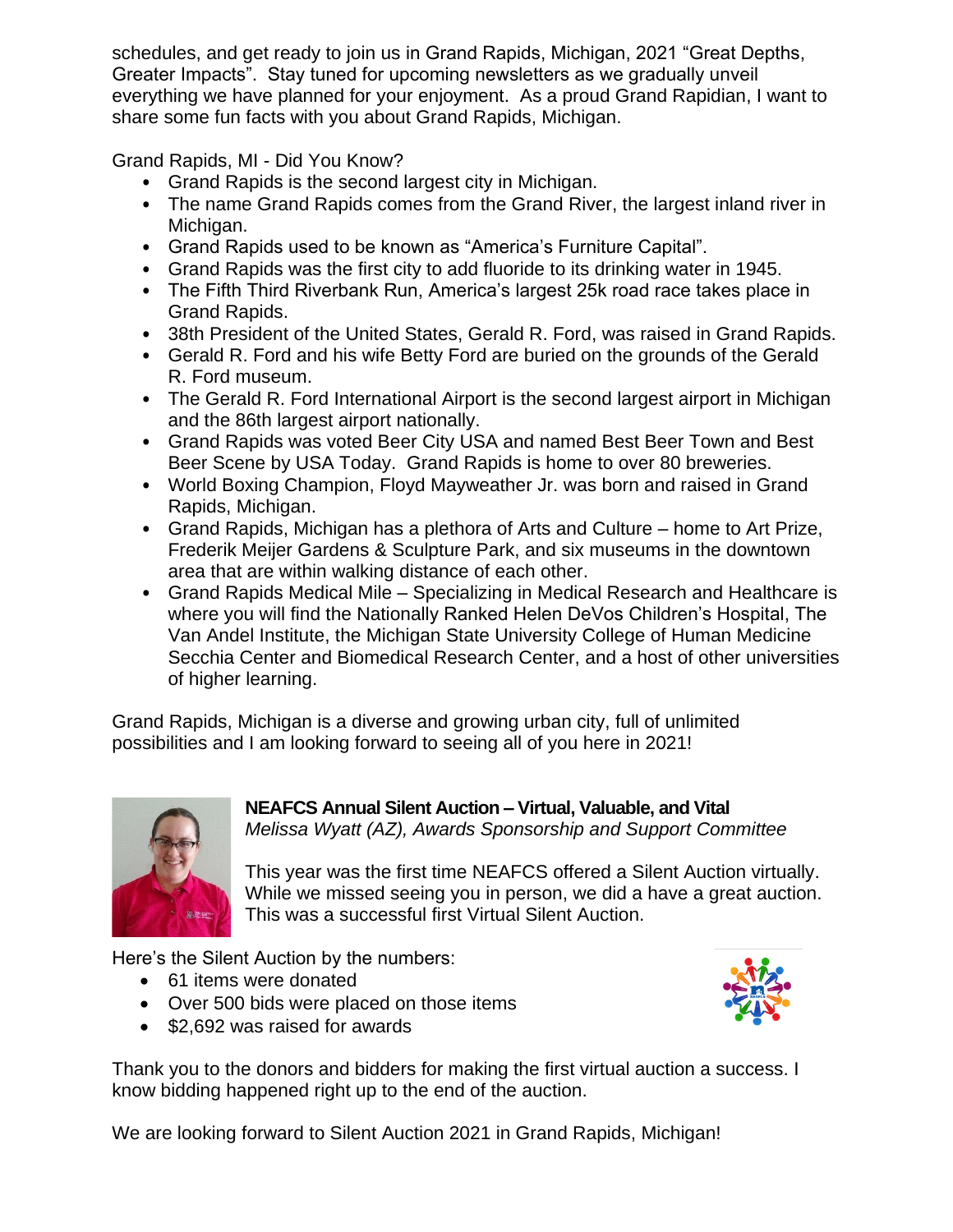## **Member Spotlight Video**

*Click the image below to view the member spotlight this month.*





# **JCEP Extension Leadership Conference & First Timer Scholarship Application**

*Will Ferguson (FL), NEAFCS Staff*

The JCEP Extension Leadership Conference will be held February 10- 12, 2021. Due to the pandemic, budgetary issues, and travel restrictions, the 2021 JCEP ELC will be a virtual conference. Because

they are still finalizing the meeting in a virtual format, registration for JCEP ELC will not open until late November.

We will be opening the JCEP Extension Leadership Conference First Timer Scholarship application soon. As a reminder, this scholarship is open for Affiliate Presidents, President-Elects, or designee only. Please keep an eye on the website and your inbox for further details as they become available!

If you are interested in learning more about why you should attend the ELC, [click here.](https://drive.google.com/file/d/1Dh7gX8pyoTgzCg8cdZKUkgiB2nNGHDSt/view?usp=sharing)



**The NEAFCS Professional Development Committee is gearing up for the 2021 Webinar presentations – are you?** *Chelsey Byers (IL), Professional Development Committee Member*

Maybe you are feeling all zoomed out, and we feel you. However, we hope you will remember that one of the great benefits of being

a NEAFCS member are the professional development webinars. These webinars are a wealth of information on a variety of topics.

If you are spending copious amounts of time on the computer or your schedule conflicts with the scheduled NEAFCS webinars, no worries, they are recorded. In fact, we want you to be mindful of your schedule and to be kind to yourself during this unique time. We encourage you to set aside time for you and your professional development. You can listen later when it is a better time for you to embrace the incredible information shared. For those looking for the archived webinars, look no further, click [here.](https://www.neafcs.org/webinar-archives)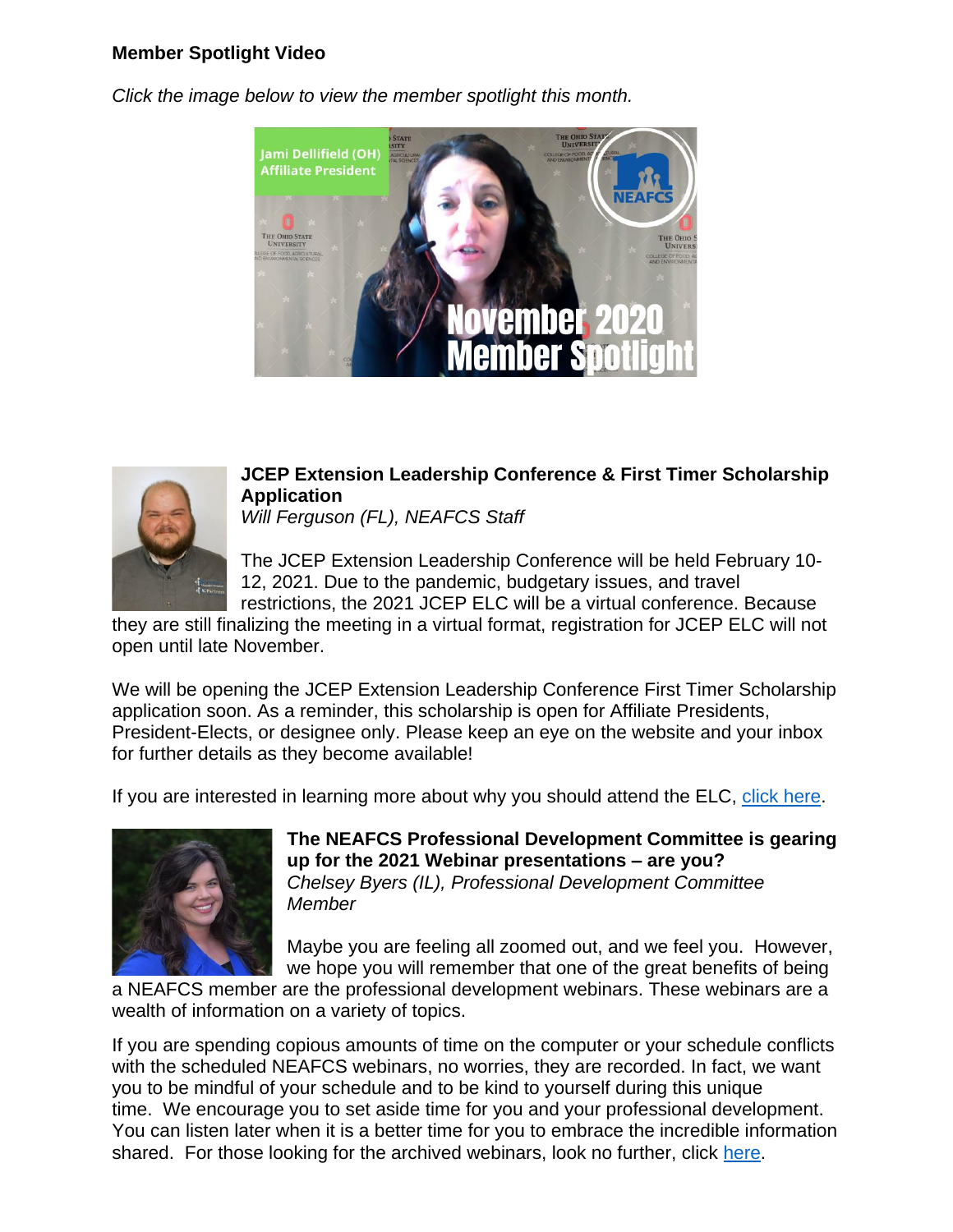Webinar topics we are looking for:

- Administrative/Financial
- Food/Nutrition
- Health/Chronic Disease/Food Safety
- Lifespan/Child Development/Parenting/4H
- Technology
- Trending Topics

I challenge you to think creatively and partner with others doing similar work across state lines, form panels, deliver a program in an interview/conversation manner on a topic.

As a previous presenter, I can attest that Will Ferguson and the NEAFCS crew make it easy to present a webinar. They will assist in a practice run with you before the live session to work out any tech issues that may concern you. And if you are like Illinois, sharing your work (scholarship) is favorable for annual evaluations and promotions.

If you have a stellar colleague or Extension Specialist that you think we should invite to present a webinar, please contact the [NEAFCS Vice President for Professional](mailto:brinkman.93@osu.edu)  [Development.](mailto:brinkman.93@osu.edu)

**Planning for PILD 2021**

*Mary Liz Wright (IL), Vice President for Public Affairs*

The PILD Planning Committee is seeking abstracts from Extension Professionals who have demonstrated to local, state, or national decision makers the impact of Extension's response to critical public issues such as COVID19 and natural disasters. "How did you

communicate the actions, impacts, and results of your program to decision makers?" "How did you build buy in from community leaders?" "What tools did you use to share your program's successes and how did that result in increased support from the Land Grant University, county, region, or state?"

- April 11-14, 2021, Communicating Success: Building for the Future.
- Go to [https://www.jcep.org](https://www.jcep.org/) to learn how you can be a part of the important conference

Interested in Public Affairs? Not sure which committee to join? Questions about what the Public Affairs committees do? [Please contact me-](mailto:maryliz@illinois.edu?subject=NEAFCS%20Public%20Affairs%20Sub-committee%20Question)--we would love to have you as part of our team!



## **Meet the Board**

Susan Routh (OK), President-Elect

One of Winston Churchill's famous quotes is "A pessimist sees the difficulty in every opportunity while the optimist sees the opportunity in every difficulty." As I presented my candidate's response at the past Annual Session, I included the word "opportunity" in that response several times. I chose that word for my "Word of the Year" because I wanted to create a positive attitude during a year which focuses on the

negativity and difficulty of the pandemic. As 2020 continues, it may be difficult to see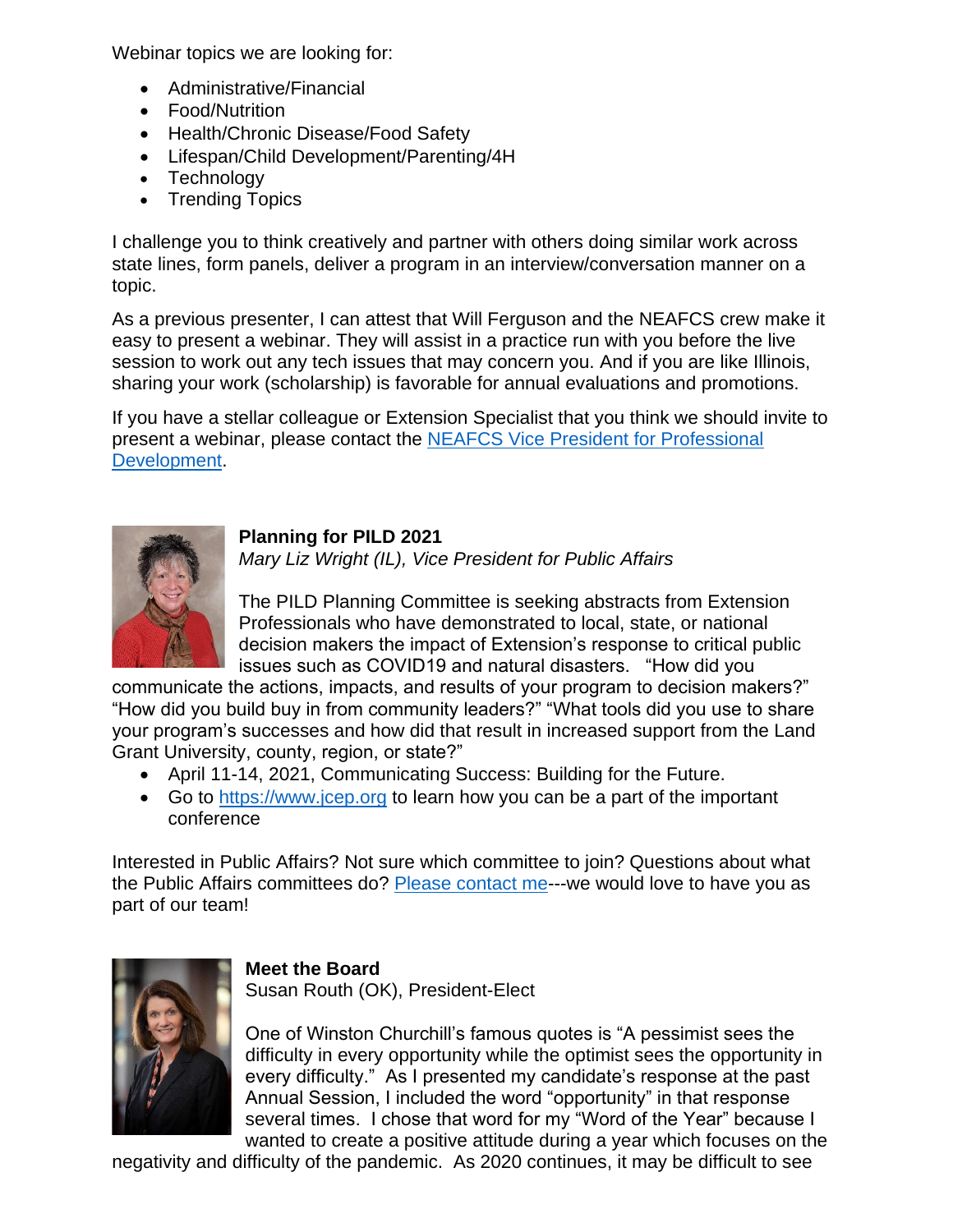opportunities. I know that this past week while sitting in my house in Oklahoma without electricity because our state had experienced a major ice storm in October which is highly unusual, I was having difficulty finding or seeing opportunity. It was there; I just had to "see" it.

My vision for NEAFCS is to engage members in the opportunities that NEAFCS provides. I have served as the Oklahoma affiliate President, NEAFCS Southern Region Director, and the NEAFCS Vice President for Awards and Recognition. All these offices have created opportunities to initiate new projects, engage with fellow members, and serve on teams to develop new member benefits. If you are a member who wants to determine a path to become more involved in NEAFCS, I would like the opportunity to visit with you about the possibilities.

I appreciate the opportunity to serve you as the NEAFCS President-Elect.

# **Award Winning Programming from NEAFCS Members**

This is a new feature of the newsletter! You asked for examples of the programming that your fellow *members are producing and we'll be doing just that each issue.*

## **Communications Awards - Internet Education Tecnology**

**1st Place National Winner - Lisa Poppe & Team, Nebraska "Choosing Quality Child Care Website"**

*Childcare programs are not the same, so it may be helpful to identify what values, elements, and standards are important to your family when choosing the care for your young children.*



Jaci Foged



Holly Hatton-Sarah Roberts Bowers Linda Reddish **Becky Aiken** Anne Holz Katie Krause Lee Sherry Nebraska

Team Members: Sarah Roberts, Linda Reddish, Jaci Foged,

Katie Krause, Holly Hatton-Bowers, Becky Aiken, Anne Holz, and Lee Sherry [File](https://neafcsold.memberclicks.net/mcdatafiles/receiptattach/neafcsold/14172417/9570410/Lisa_Poppe_Nebraska_Award_Application_Internet_Education_Technology.pdf) 1, [File](https://neafcsold.memberclicks.net/mcdatafiles/receiptattach/neafcsold/14172417/9570411/Lisa_Poppe_Nebraska_Supplemental_Materials.pdf) 2



*Future issues of the NEAFCS Network will include recognition of members who have passed. If you would like to report the death of a NEAFCS member, [please](https://neafcs.memberclicks.net/index.php?option=com_mc&view=mc&mcid=form_266803) click here.*

> Marilyn Myers, NY (Life Member) [Elizabeth](https://www.dignitymemorial.com/obituaries/tucson-az/elizabeth-guyer-6844302) Guyer, AZ (Life Member)